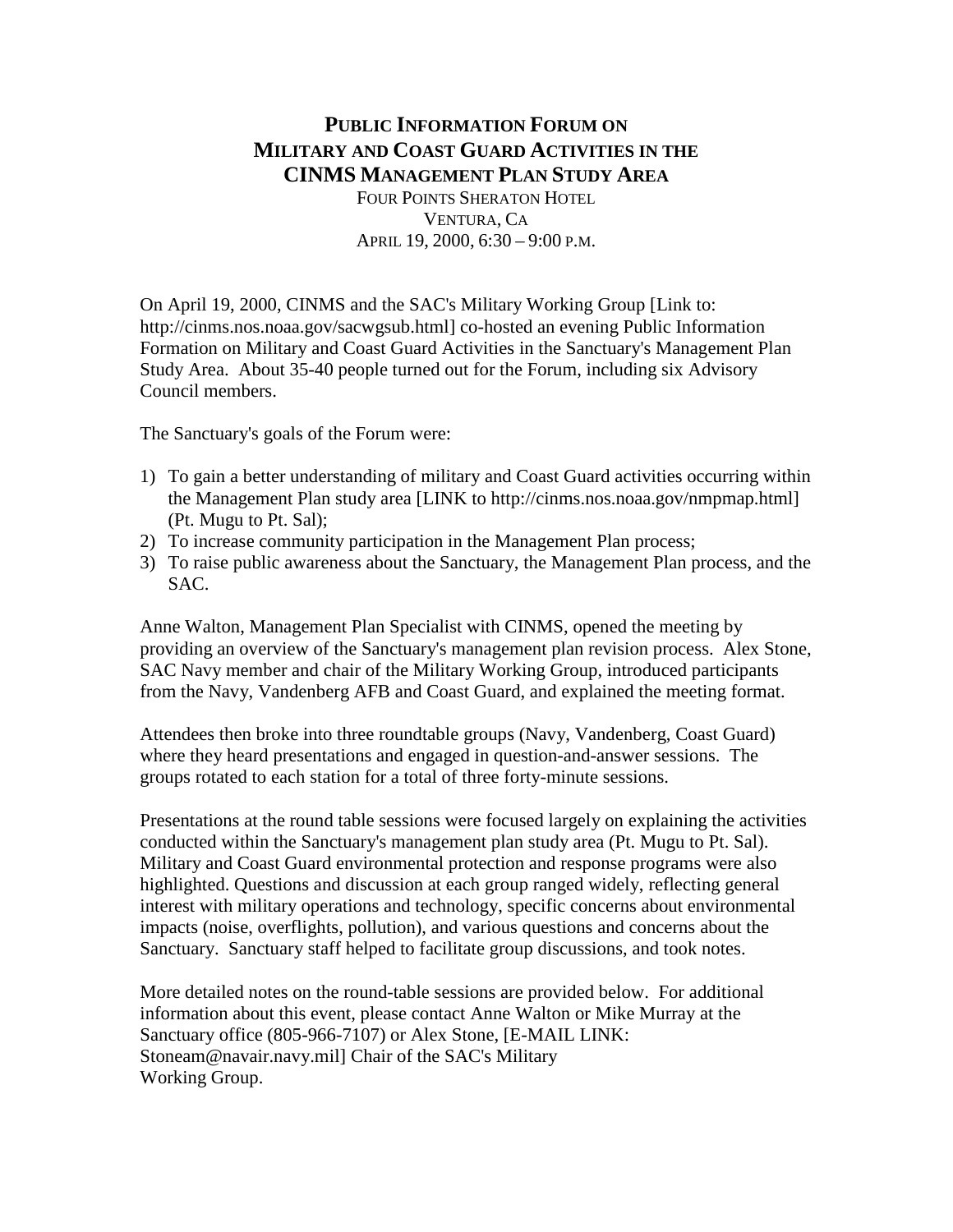**US Navy** (Captain Mark Swaney, Mr. Paul Knight, Mr. Alex Stone, and Mr. Tony Parisi)

## **General Information**

- The Navy operates two coastal sites: Naval Construction Battalion Center Port Hueneme and Naval Air Station Point Mugu.
- Most activity occurs within the Point Mugu Sea Range [LINK TO <http://www.nawcwpns.navy.mil/~pacrange/RngFac/Sea.htm>] which is 36,000 sq.mi. area established in 1946 for military operations.
- The main activities at the Sea Range are: land-sea-air systems testing and realistic training for fleet units
- Most of the activity occurs outside of the Sanctuary's current boundaries [LINK TO [WWW.CINMS.NOS.NOAA.GOV/MAPS/IMAGEMAP.HTML\]](http://www.cinms.nos.noaa.gov/MAPS/IMAGEMAP.HTML)
- Sea Range activities are extremely important to national defense
- The location of the Sea Range is vital for weapons testing

## *Safety*

- Safety is the first priority for all operations and activities.
- The public safety measures of the Navy include: notification (Notices to Mariners and Airmen and telephone system), surveillance (radar, aircraft patrol, ship), and positive control of all operations

#### *Activities within the Sanctuary/Channel Islands*

- San Miguel: weather station
- Santa Rosa: antenna site (GPS), Becher's Bay training area (used twice in the last 5 years to practice weapons delivery accuracy which included dropping simulated mines (concrete shapes).
- Santa Cruz: underwater range (demobilized), instrumentation site, and target recovery area
- Military air route (primarily land-based)

#### *Environmental Protection*

- Millions of dollars spent annually on environmental protection. Approximately thirty full time people dedicated to environmental protection.
- Use animal density and abundance data to minimize effects
- Producing an EIS for Sea Range
- Dedicated to protecting the environment
- Every operation is reviewed for environmental effects
- No plans to increase activity in the Sanctuary study area

# **Public Questions**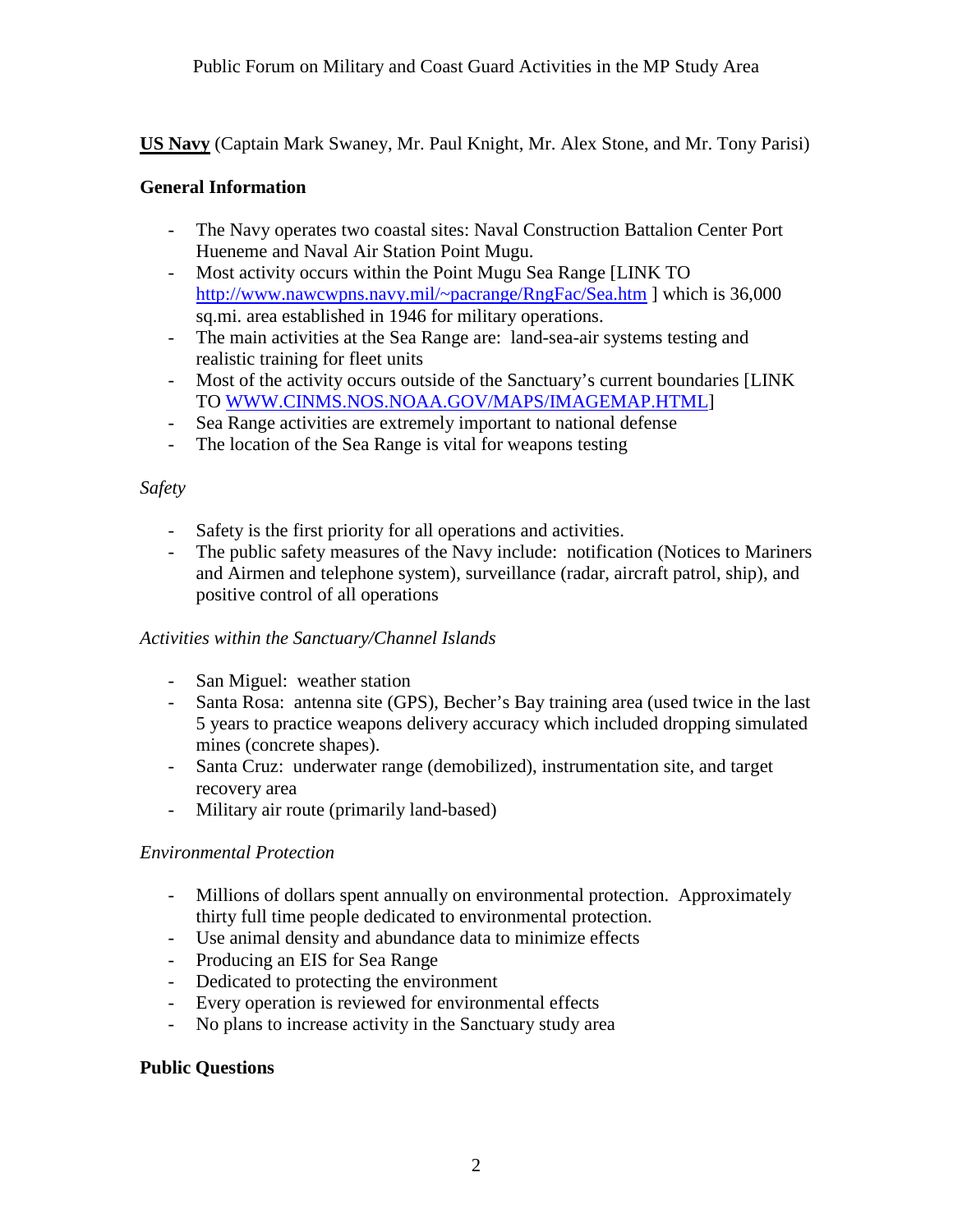- Q: Depth of Polaris underwater launches?
- A: Depth of missile launches from submarines varies. Actual launch depths are classified.
- Q: Are the concrete shapes cleaned up? Do they deteriorate? How big are they?
- A: The shapes weigh about 500 pounds and may deteriorate to some degree over time. Some of the shapes have been retrieved but some debris remains near Santa Rosa.
- Q: Who is involved with acoustic testing?
- A: No acoustic testing is done in the management plan study area.
- Q: Is there a tracking system for whales and if so, is that information shared with the oil rigs?
- A: The Navy uses available data from other agencies and organizations and does not track the whales themselves.
- Q: What is the status of the Sea Range Draft Environmental Impact Statement (DEIS)?
- A: Scheduled to be released this summer [LINK TO: [WWW.NAWCWPNS.NAVY.MIL/~PMEIS/\]](http://www.nawcwpns.navy.mil/~PMEIS/)
- Q: Is there a relationship between the Navy's DEIS and the Sanctuary's DEIS?
- A: They're unrelated, but they are sharing data.
- Q: What is the altitude of overflights?
- A: The FAA restricts flight in the Sanctuary to above 2000 ft above ground level.
- Q: Are there any land-based activities creating impacts on shore?
- A: The Navy is dedicated to protecting the environment and has an excellent record including protection and restoration of the Mugu lagoon. Further, the Navy's Ventura county bases and activities comply with all Federal, State, and local environmental laws and regulations.
- Q: What will be the interaction between Mugu and the SWEF facility with the new EIS?
- A. The SWEF is safe for both people and wildlife and a critical national defense asset. Multiple Navy studies and an Expert Panel review have attested to the safety of the SWEF. The Navy has agreed to virtually all of the recommendations from the recently completed Expert Panel review. The SWEF will be discussed in the Sea Range DEIS.
- Q. What impacts do the new types of testing and training have on the Mugu Lagoon?
- A: The new types of testing and training being proposed in the DEIS occur primarily on the Sea Range with support from the base at Point Mugu. There are very few plans in the DEIS for actual increases in activities at Point Mugu and no plans for new activities in Mugu lagoon. Currently, there are very few activities in the Mugu lagoon.
- Q: How much of the activities are for commercial and foreign countries?
- A: The Sea Range mission is to support United States defense requirements. Through agreements with the US DOD, various foreign nation's military forces use the Sea Range and account for approximately 10% of all Sea Range activities. In addition, occasionally the Sea Range supports cooperative projects with US industries but no commercial activities occurred over the past year and none is currently planned.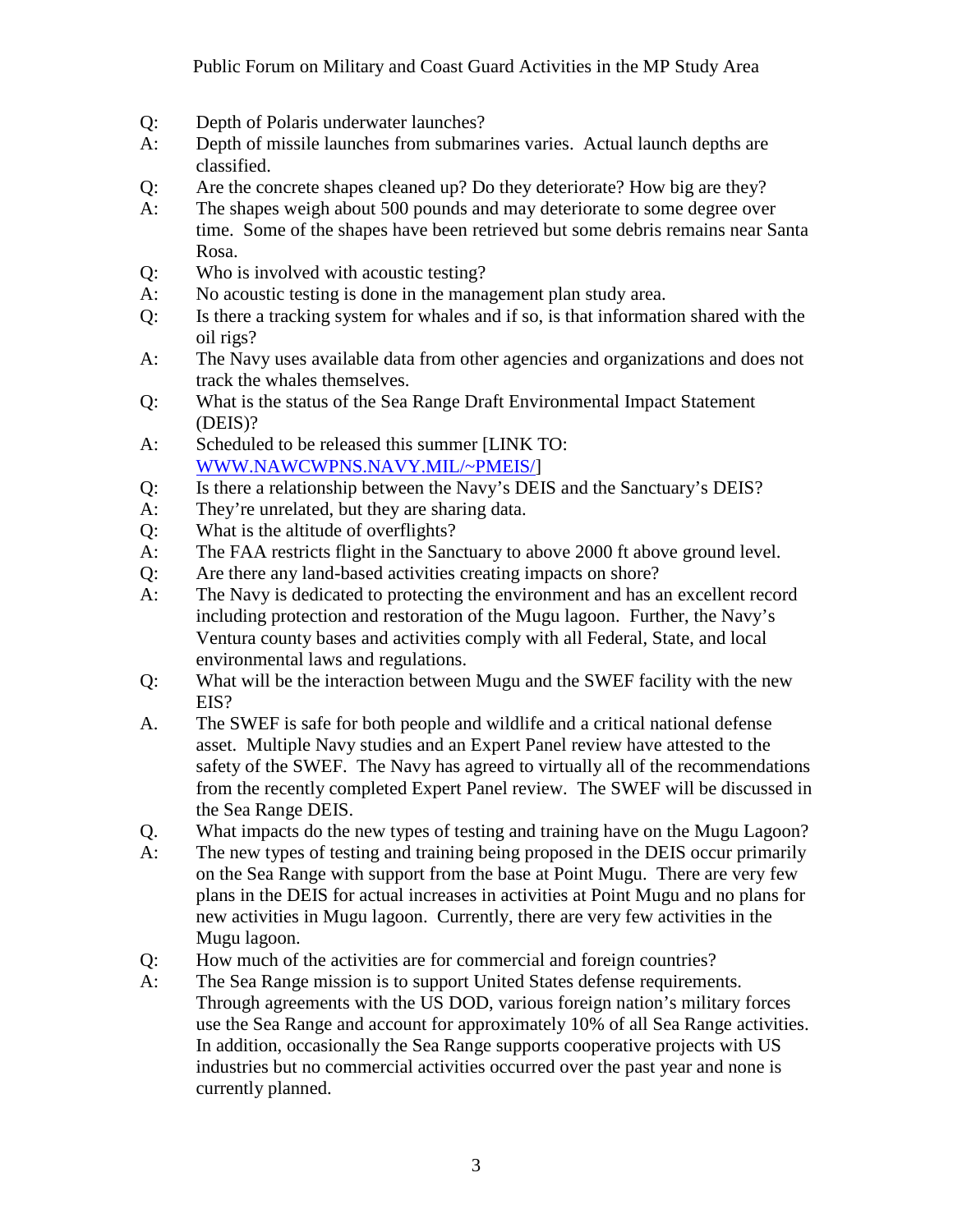- Q: What if non-English speaking ships are in a hazardous area of the Sea Range during missile firing operations?
- A: Sea Range safety personnel will not allow firing operations to occur if a nonparticipant is in a potentially hazardous location. If a non-English speaking ship can not be moved, the event would be delayed until the area was clear or rescheduled.
- Q: Are there any plans to upgrade boats?
- A: Continually looking at modernization in general.
- Q: Is monitoring occurring for deep canyons that were used for dumping 50 years ago?
- A: The Navy no longer dumps, but there are ongoing monitoring programs along the Navy's coastal areas.
- Q: Is there a requirement for monitoring?
- A: No.
- Q: Is there going to be an expansion of testing?
- A: No expansion of Sea Range boundaries, but testing of new technology will continue.
- Q: Is safety planning addressed in the DEIS? Will an increase in testing activity described in the DEIS increase potential for Pt. Mugu to be a target?
- A: Foresee an overall increase in testing capabilities to keep pace with new technologies and new weapon systems requirements. Public safety in test operations is considered in all Navy activities. Protection from potential terrorist activities in the area is addressed through other Federal and local governmental agencies.
- Q: How many flights go over the Sanctuary? What disturbances are there? What is the potential for disasters to occur?
- A: The Navy does fly over the Sanctuary but generally above 2,000 feet. During one recent year, approximately 1,000 flights occurred and there were no reported disturbances.
- Q: If the Sanctuary's boundaries expand, there will be an increase in commercial overflight within the Sanctuary.
- A: Depends on where the boundaries would be.

**Vandenberg Airforce Base** [LINK TO: [WWW.VAFB.AF.MIL/\]](http://www.vafb.af.mil/) (Col Kenneth Cinal, Major John Cherry, Mr. Ron Cortopassi, Mr. Walter Schobel, Mr. Jim Johnston, Mr. Greg Caresio, Mr. Glen Richardson, and Mr. Jim Rohr)

#### **General Information**

#### *Operations*

- operates and maintains the western range
- their primary mission is to spacelift satellites into polar orbit, support ICBM force development, evaluate, and test.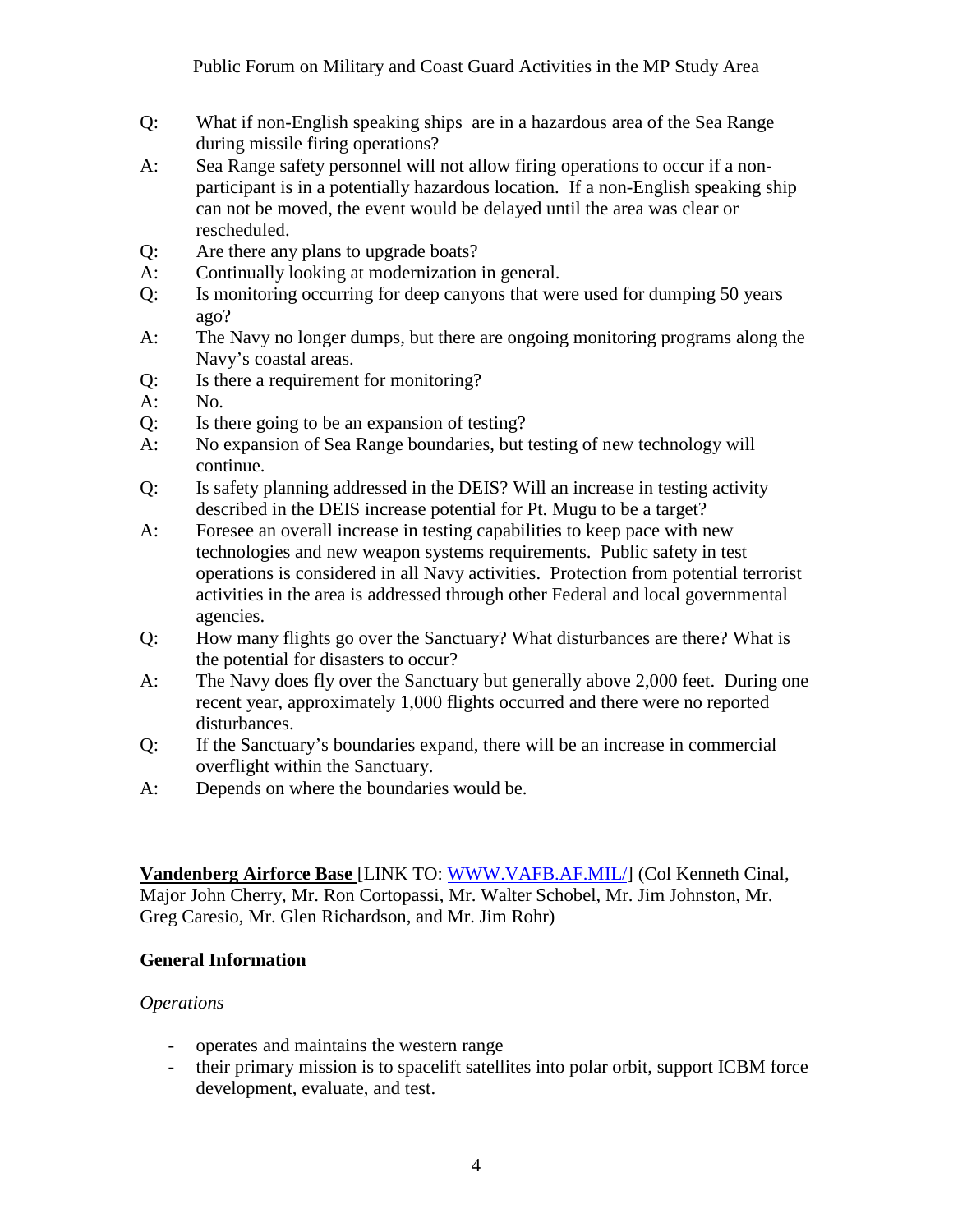#### Public Forum on Military and Coast Guard Activities in the MP Study Area

- Their primary concern is public safety
- can launch on southern trajectory without going over land masses
- Will occasionally overfly the Sanctuary for launches along the 210-158 Azimuth
- Missiles are launched along the  $275 239$  Azimuth
- Aeronautical Operations

#### *Environmental Management*

- Received three awards on environment programs
- They have 35 miles of pristine coastline
- 2000 archeological sites
- 13 endangered/threatened species on base
- They've had 119 environmental inspections and 0 notices of violations
- There is ongoing dialogue between state and local agencies.

## **Public Questions**

- Q: How many commercial launches are there?
- A: Approximately 10/year
- Q: Will there be more commercial launches in the future?
- A: Yes
- Q: When a launch is aborted, does is come nearshore?
- A: Anytime a Mission Flight Controller determines that a lunch is bad, he/she can abort/destroy a rocket. Within the last 20 years, there have been 3 aborted launches that would have impacted within the Sanctuary's management plan study area.
- Q: Where are the tracking stations?
- A: From Pillar Point to Pt. Mugu
- Q: Are there any offshore tracking stations?
- A: No.
- Q: What is the synergism between the Navy and Vandenberg?
- A: At times, they share instrumentation.
- Q: Are there any proposals for anti-missile testing?
- A: Yes. Ballistic Missile Defense program tests.
- Q: Are there any rail launch interceptors?
- A: There are several proposals for a rail launch from Vandenberg, but we have not heard of any formal interest in the last 2-3 years.
- Q: Is coordination between the Navy and VAFB intensifying?
- A: The relationship is outstanding.
- Q: Are there any flight-basing proposals?
- A: No additional aircraft at this time but commercial rocket launches will expand.
- Q: Will there ever be a shuttle launch from VAFB?
- A: No.
- Q: Were there any clean-up measures taken when the launches were aborted and the rocket destroyed?
- $A:$  No.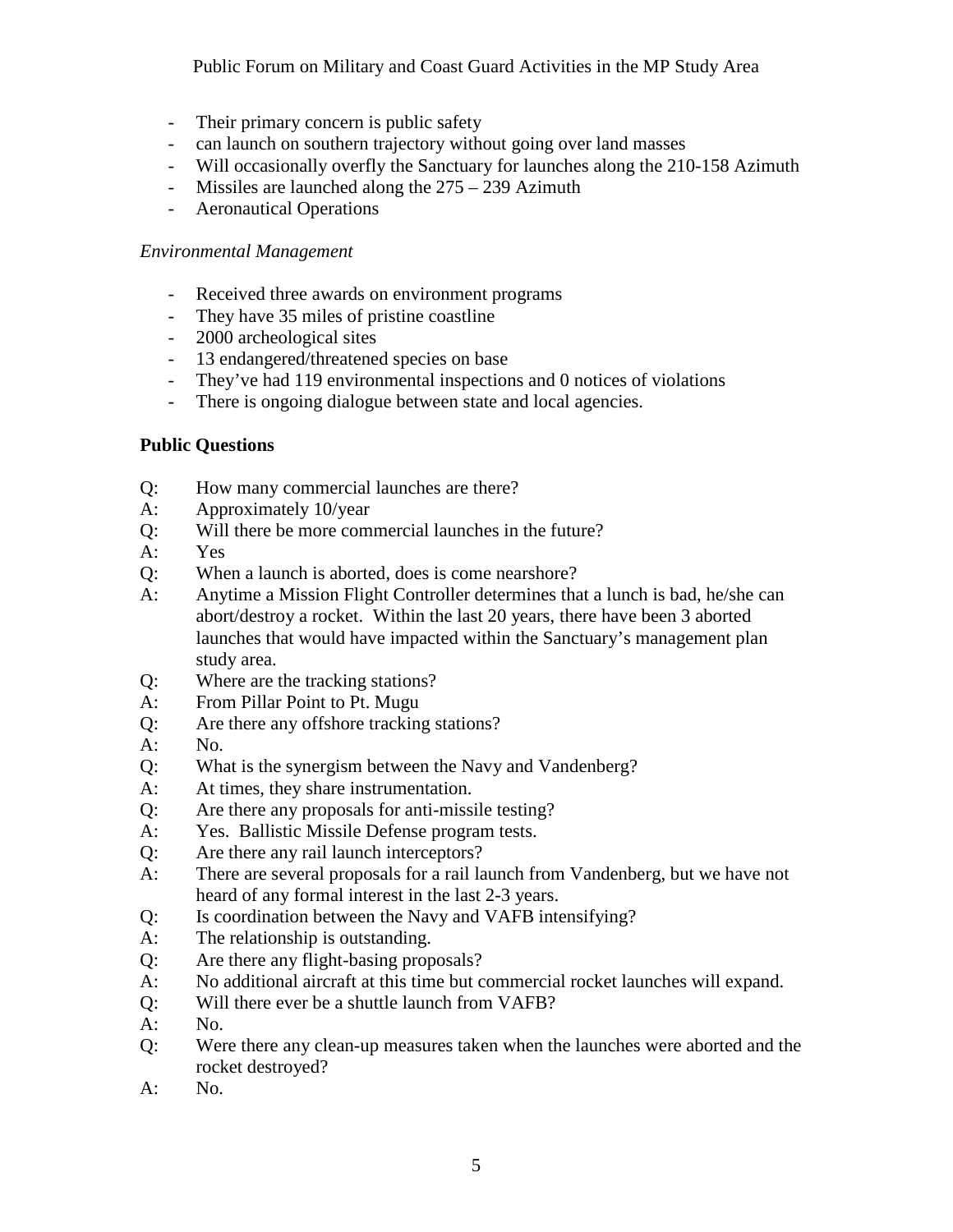- Q: Are there any Indian burial grounds onsite?
- A: Yes. Chumash ceremonies are held on base.
- Q: Are upgraded facilities from the Shuttle being used?
- A: Yes.
- Q: What happens if a launch needs to be aborted over or near the Sanctuary?
- A: The Missile Flight Control Officer (MFCO) destroys the vehicle when necessary. They will not wait for the vehicle to clear the sanctuary.
- Q: How would possible expansion of the Sanctuary affect operations at VAFB?
- A: They are currently working with NOAA on those issues.
- Q: What happened when the islands were evacuated due to toxic clouds in the past?
- A: In 1986, there was an incident with the Titan 34D. Not sure why the islands were evacuated. Due to results from current modeling of potential toxic clouds, we do not foresee having to evacuate islands in the future.
- Q: How many launches go over the Sanctuary?
- A: 2-4 out of 20 per year fly over the current Sanctuary. All launches will go over the Sanctuary's management plan study area.
- Q: Is Lockheed going to upgrade old vessels to meet pollution requirements?
- A: VAFB uses the same Navy vessels for site clearance before launches. They do not regulate those vessels.
- Q: How many aeronauticals does Vandenberg support each year.
- A: 75 120 missions per year over the study area, but not over the present Sanctuary boundaries.
- Q: Are you connected to fiber optics?
- A: They are connecting radar on base with fiber optics going off base with microwaves.
- Q: What kind of environmental impacts would relate to the study area?
- A: Does not see VAFB affecting the study area. There will always be overflights, but they don't foresee any greater impact on the study area then is occurring now.. This includes, but is not limited to jettisoned rocket/missile hardware and debris, due to a rocket/missile failure, which may fall into the study area..
- Q: Do you assess sound impact to natural resources of the area?
- A: All launches are regulated by necessary services. They do a regular assessment of launch noise on marine mammals near the base. Only a few launches could potentially affect the study area.
- Q: How would you assess the potential environmental impacts of daily activities of the base?
- A: Not only address launches but also study helicopter overflight effects on marine mammals. They also work with the Water Quality Control Board.
- Q: Are you doing developmental launches?
- A: They are looking at different propulsions of fuel in rocket tests and they perform evaluation launches.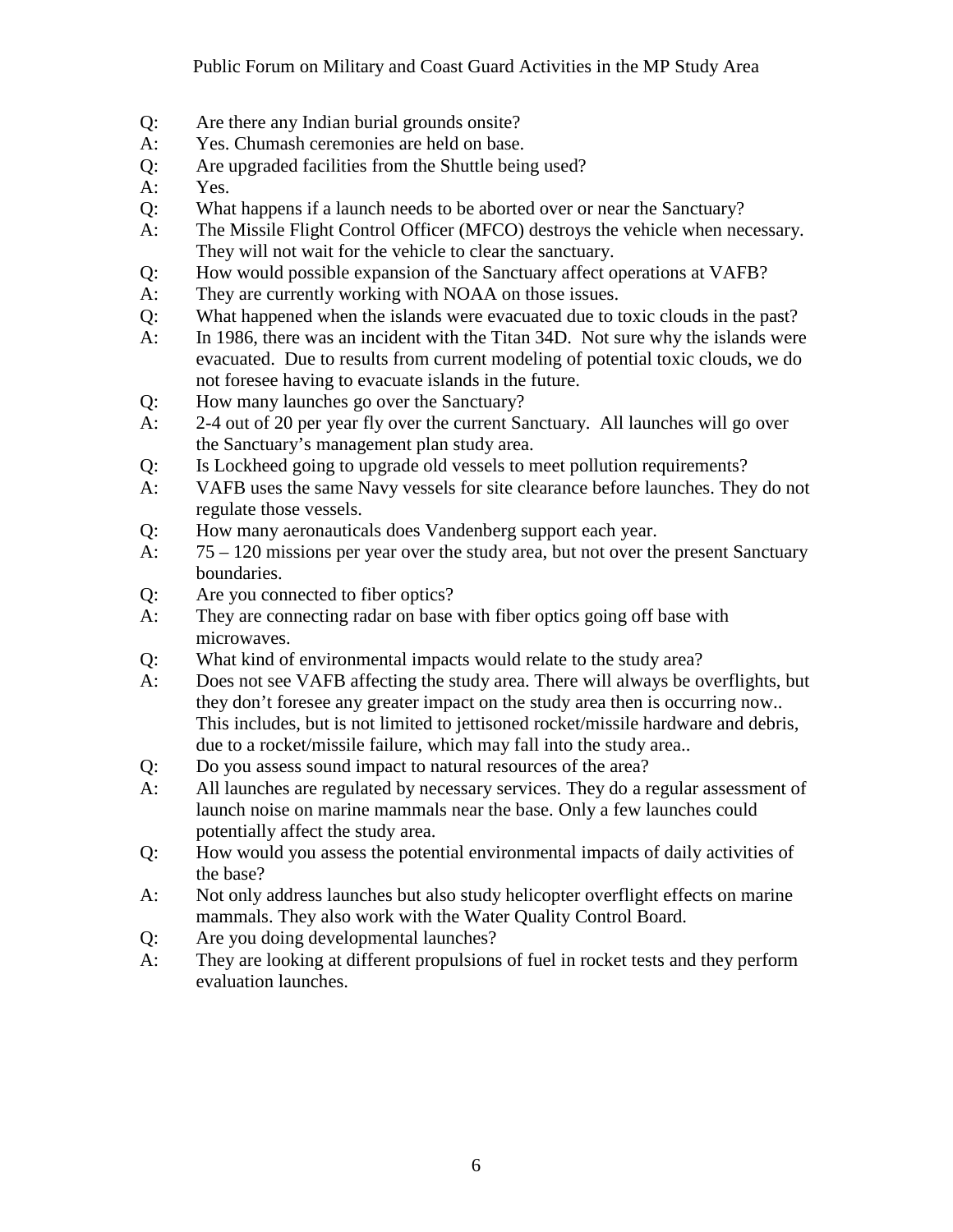# **US Coast Guard** (Mike Hamerski)

#### **General Information**

- Regionally, there are 60 people in the Coast Guard affiliated with Search and Rescue.
- The Coast Guard maintains 3 boats and 2 cutters in the area of the Channel Islands.
- The missions of the Coast Guard, and percentage of operating expenses include:

| Aids to navigation/ice operations:                    | 23.01% |
|-------------------------------------------------------|--------|
| Search and Rescue:                                    | 14.81% |
| Marine Safety:                                        | 13%    |
| <b>Fisheries Law Enforcement:</b>                     | 12.98% |
| Drug Interdiction:                                    | 12.43% |
| <b>Marine Environment Protection:</b>                 | 9.16%  |
| Migrant Interaction:                                  | 8.28%  |
| <b>Defense Readiness</b>                              | 3.95%  |
| Other Law Enforcement:                                | 2.38%  |
| We've receptly distributed 1000's of dive flag safety |        |

- We've recently distributed 1000's of dive flag safety alerts locally
- Many operations are staged out of Santa Cruz Island
- Johnson's Lee on Santa Rosa Island is a critical area for USCG use
- CG Maintains the Anacapa Lighthouse

#### **Public Questions**

- Q: What can you do with out-of-date flares?
- A: One way to use expired flares is for training. If you decide to use them for training, notify as many people as you can think of (whoever would see the flare go off) especially the Coast Guard, before setting off the flares.
- Q: Was the Coast Guard in charge of jet fuel recovery at the recent Alaska Air crash?
- A: No, the fuel evaporated and dissolved quickly. Life protection and search and rescue supercedes environmental protection when these events occur.
- Q: Who runs spill response?
- A: The preferred method is to use the ICS format. The Coast Guard will be the Federal on-scene Coordinator for spills that occur near the Channel Islands.
- Q: Are there any oil rigs in the Sanctuary boundaries?
- A: No, but there are five rig leases grandfathered into the Sanctuary. These leases partially overlap the Sanctuary.
- Q: Can oil tankers go through the Sanctuary waters?
- A: Yes, there is a traffic lane that passes through one corner of the Sanctuary.
- Q: How does the Coast Guard interact with the California Department of Fish and Game? If the Coast Guard is boarding fishing boats, is DFG involved?
- A: Half of the Coast Guard's boardings are on fishing vessels. The Coast Guard deals with enforcement and is trained to look for CDFG areas of concern.
- Q: Is there any way to determine which vessel oil came from?